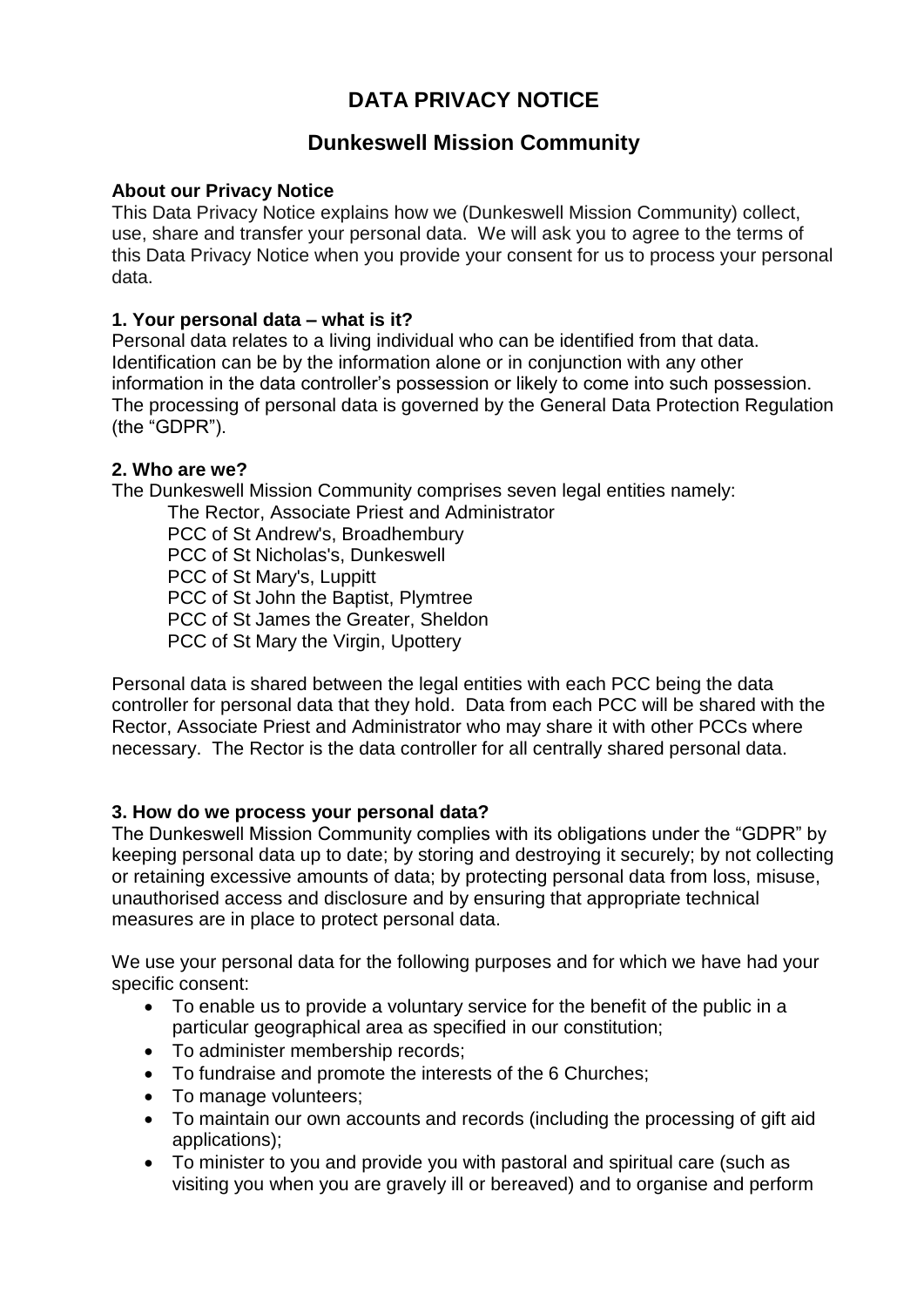ecclesiastical services for you, such as baptisms, confirmations, weddings, blessings and funerals;

- To enable Priests and Readers, other than our team clergy, to conduct services for you, such as baptisms, confirmations, weddings, blessings and funerals;
- To inform you of news, events, activities and services running at the Churches of the Dunkeswell Mission Community;
- To share your contact details with the Diocesan office so they can keep you informed about news in the diocese and events, activities and services that will be occurring in the diocese and in which you may be interested.

#### **4. What is the legal basis for processing your personal data?**

- Explicit consent of the data subject so that we can keep you informed about news, events, activities and services and keep you informed about diocesan events.
- Processing is necessary for carrying out legal obligations in relation to Gift Aid or under employment, social security or social protection law, or a collective agreement;
- Processing is carried out by a not-for-profit body with a political, philosophical, religious or trade union aim provided:
	- the processing relates only to members or former members (or those who have regular contact with it in connection with those purposes); and
	- there is no disclosure to a third party without consent.

#### **5. Sharing your personal data**

Your personal data will be treated as strictly confidential and will only be shared with the legal entities of the Dunkeswell Mission Community in order to carry out a service to other church members or for purposes connected with the church. We will only share your data with third parties outside of the parish with your consent.

#### **6. How long do we keep your personal data?**

We keep data in accordance with the guidance set out in the guide "Keep or Bin: Care of Your Parish Records" which is available from the Church of England website [see footnote for link].

Specifically, we retain electoral roll data while it is still current; gift aid declarations and associated paperwork for up to 6 years after the calendar year to which they relate; and parish registers (baptisms, marriages, funerals, banns, confirmations) permanently.

#### **7. Your rights and your personal data**

Unless subject to an exemption under the GDPR, you have the following rights with respect to your personal data:

- The right to request a copy of your personal data which the Dunkeswell Mission Community hold about you;
- The right to request that the Dunkeswell Mission Community corrects any personal data if it is found to be inaccurate or out of date;
- The right to request your personal data is erased where it is no longer necessary for the Dunkeswell Mission Community to retain such data;
- The right to withdraw your consent to the processing at any time
- The right to request that the data controller provide the data subject with his/her personal data and where possible, to transmit that data directly to another data controller, (known as the right to data portability), (where applicable) [*Only applies where the processing is based on consent or is necessary for the*